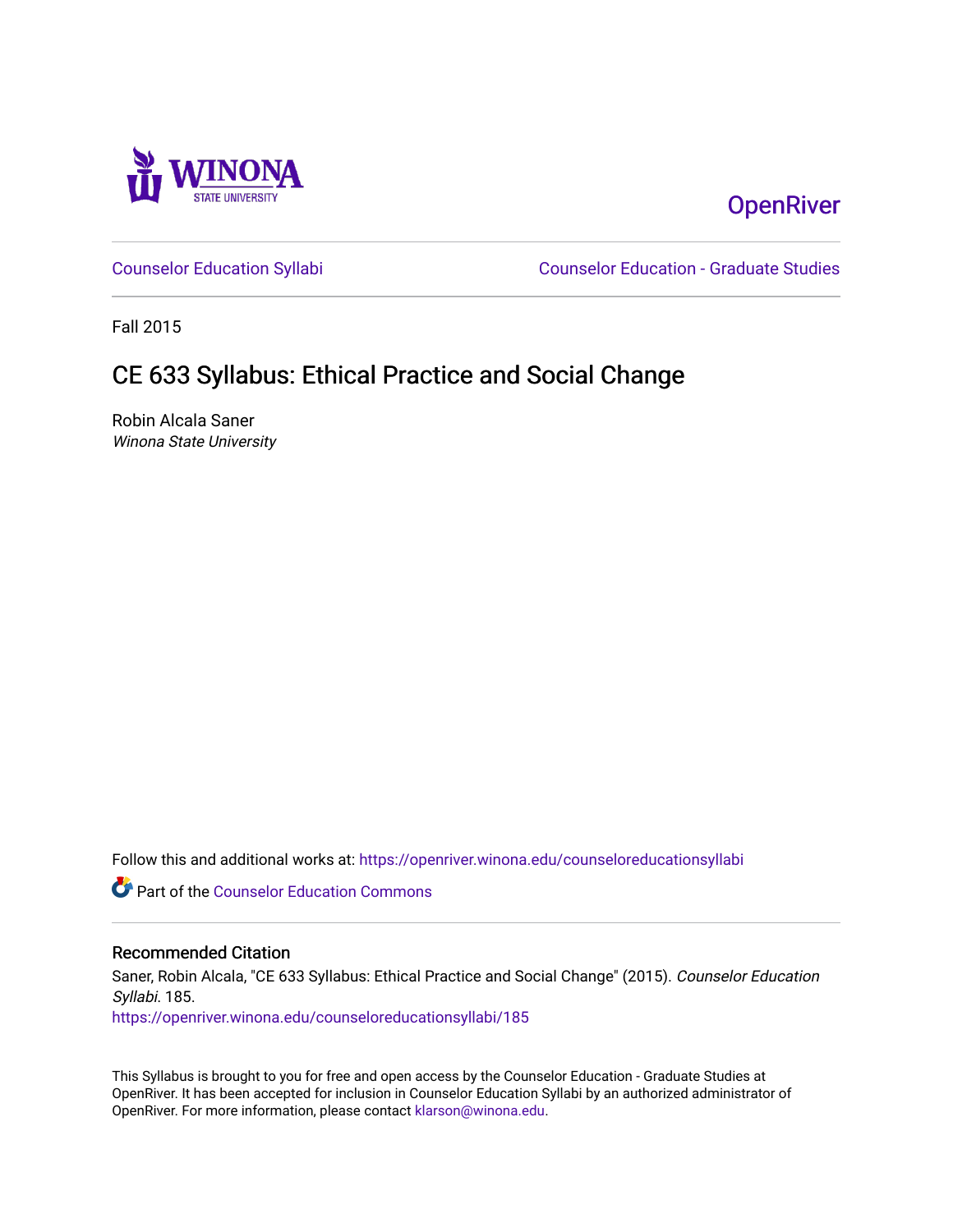## **Winona State University Department of Counselor Education CE633: Ethical Practice and Social Change Fall 2015**

**Title:** Assistant Professor Robin Alcala Saner, LSC **Office Location:** Rochester Center, EA 205 **Phone:**507-285-7581 **E-mail:** rsaner@winona.edu **Office Hours:** Monday, 1-5; Tuesday, 3-5; Thursday 1-5; other hours by appointment

**Course Location:**East Hall 111 **Course Dates, Times, Delivery:**Tuesdays, 5-8pm

**Course Description:** This course introduces students to the legal, professional and ethical issues that affect the practice of counseling and psychotherapy and the methods and ethical basis for counselors to be agents of social change. Students will become familiar with legal mechanisms and the ethical codes that impact the counseling profession. Students will learn to use a model for ethical decision-making and apply it to case studies in mental health, school and addictions counseling. Also, students will be presented with models for social change in their function as leaders, change agents, collaborators, and risk takers. In addition, students will explore the social contexts of culture, the dynamics of power at work in any system, the political processes essential for change, and their role within them. Grade only.

## **Required Texts and/or Materials:**

- Cottone, R.R. & Tarvydas, V.M. (2007). *Counseling ethics and decision making, 3rd edition.* Upper Saddle River, NJ: Pearson Education, Inc.
- Herlihy, R. & Corey, G. (2015). *ACA Ethical Standards Casebook, 7th Edition.* Alexandria, VA: American Counseling Association.

## *Codes of ethics:*

**NAADAC/NCC AP Code of Ethics:** <http://www.naadac.org/code-of-ethics#i> **ACA Code of ethics:** [http://www.counseling.org/docs/ethics/2014-aca-code-of](http://www.counseling.org/docs/ethics/2014-aca-code-of-ethics.pdf?sfvrsn=4)[ethics.pdf?sfvrsn=4](http://www.counseling.org/docs/ethics/2014-aca-code-of-ethics.pdf?sfvrsn=4)

## **ASCA Code of ethics:**

[http://schoolcounselor.org/asca/media/asca/Resource%20Center/Legal%20and](http://schoolcounselor.org/asca/media/asca/Resource%20Center/Legal%20and%20Ethical%20Issues/Sample%20Documents/EthicalStandards2010.pdf) [%20Ethical%20Issues/Sample%20Documents/EthicalStandards2010.pdf](http://schoolcounselor.org/asca/media/asca/Resource%20Center/Legal%20and%20Ethical%20Issues/Sample%20Documents/EthicalStandards2010.pdf)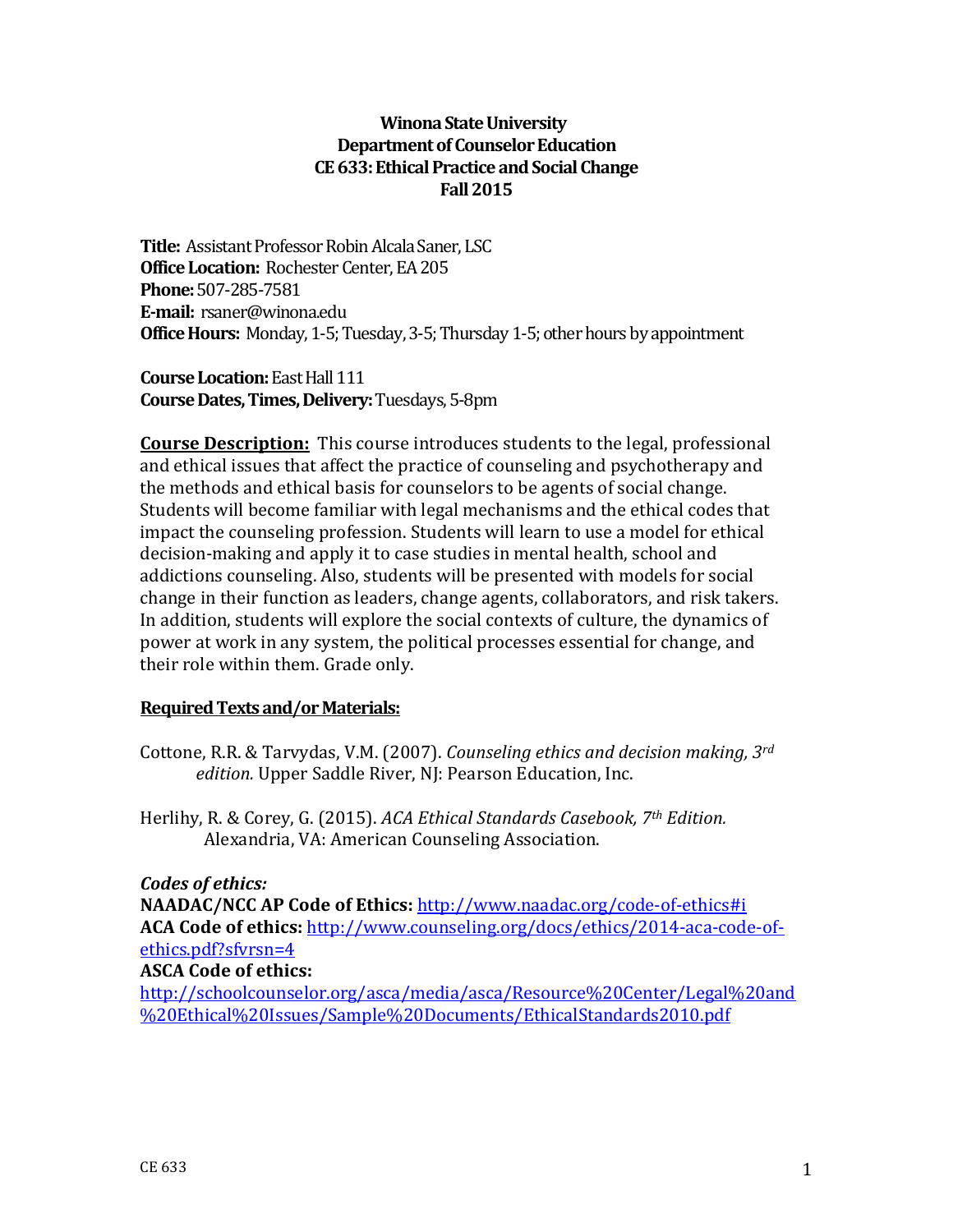## **Course Objectives:**

## **This course will provide the essential knowledge and experiences necessary for students to:**

1. Recognize ethical issues in their personal and professional lives.

2. Reason about ethical issues, and explain and utilize a model of ethical decision making.

3. Conceptualize social and moral responsibilities and use ego strength to take action.

4. Develop greater ability to identify multiple viewpoints and courses of action in the ethical decision making process.

5. Develop knowledge and understanding about the role, function, and core standards of the major codes of ethics applicable to professional counseling practices.

6. Articulate the major laws that currently apply to counseling practice.

7. Apply legal precedent and ethical codes and principles to case studies.

8. Grow in understanding of social justice issues, and their relationship to ethics and the professional identity of counselors.

9. Explore ethical issues across cultures, and their implications for multicultural competent practice.

10. Establish a plan of support for their o

## **Council for Accreditation of Counseling and Related Educational Programs (CACREP) Related Standards:**

### *Mental Health Counseling:*

*Counseling, Prevention and Intervention, Knowledge*

1. Describes the principles of mental health, including prevention, intervention, consultation, education, and advocacy, as well as the operation of programs and networks that promote mental health in a multicultural society.

8. Recognizes the importance of family, social networks, and community systems in the treatment of mental and emotional disorders.

9. Demonstrates the ability to recognize his or her own limitations as a clinical mental health counselor and to seek supervision or refer clients when appropriate. *Skills*

2. Applies multicultural competencies to clinical mental health counseling involving case conceptualization, diagnosis, treatment, referral, and prevention of mental and emotional disorders.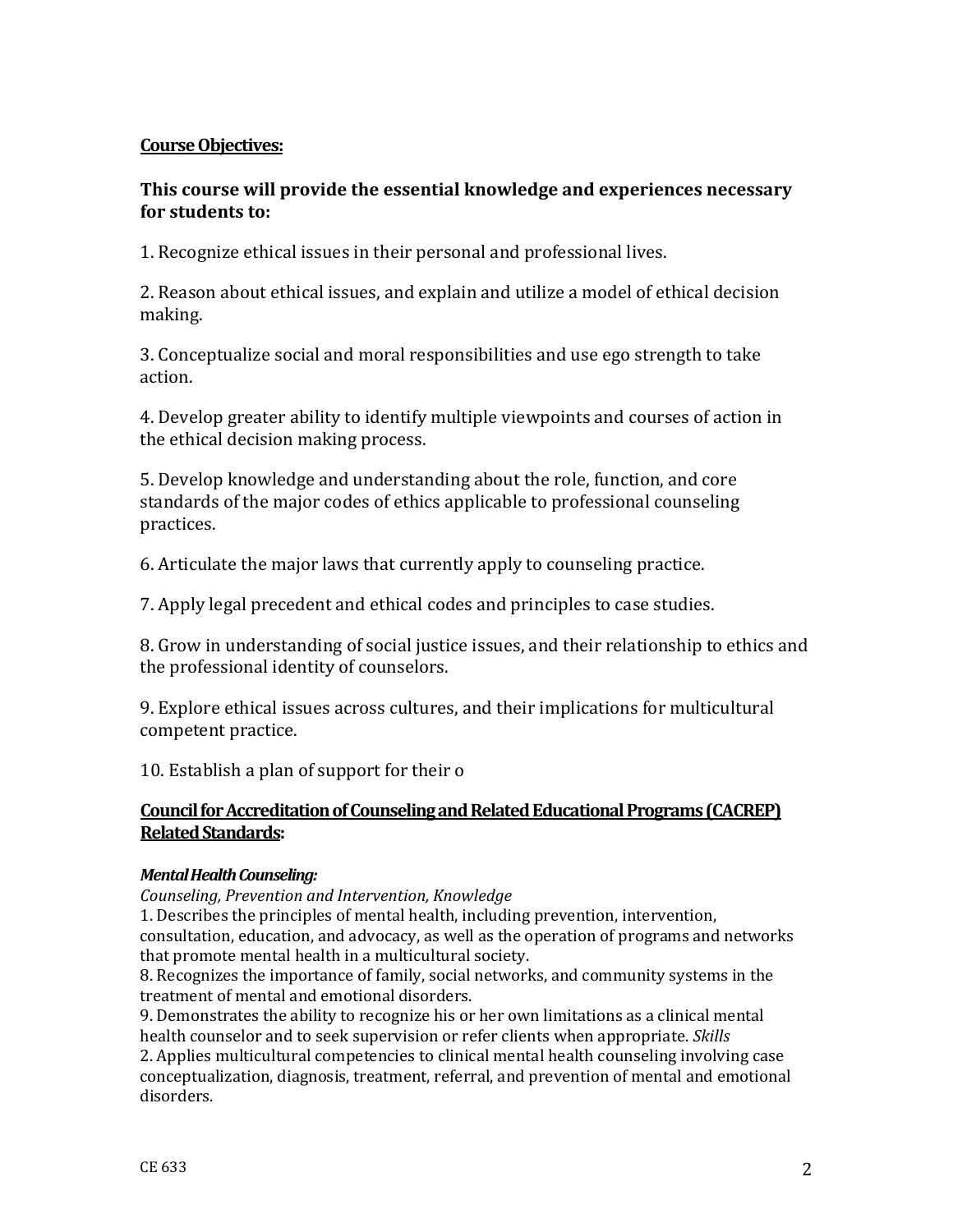3. Promotes optimal human development, wellness, and mental health through prevention, education, and advocacy activities.

*Diversity And Advocacy, Knowledge*

1. Understands how living in a multicultural society affects clients who are seeking clinical mental health counseling services.

2. Understands the effects of racism, discrimination, sexism, power, privilege, and oppression on one's own life and career and those of the client.

3. Understands current literature that outlines theories, approaches, strategies, and techniques shown to be effective when working with specific populations of clients with mental and emotional disorders. 4. Understands effective strategies to support client advocacy and influence public policy and government relations on local, state, and national levels to enhance equity, increase funding, and promote programs that affect the practice of clinical mental health counseling.

5. Understands the implications of concepts such as internalized oppression and institutional racism, as well as the historical and current political climate regarding immigration, poverty, and welfare.

6. Knows public policies on the local, state, and national levels that affect the quality and accessibility of mental health services.

### *F. Skills and Practices*

1. Maintains information regarding community resources to make appropriate referrals. 2. Advocates for policies, programs, and services that are equitable and responsive to the unique needs of clients.

3. Demonstrates the ability to modify counseling systems, theories, techniques, and interventions to make them culturally appropriate for diverse populations.

#### *School Counseling:*

### *Foundations, Knowledge*

1. Knows history, philosophy, and trends in school counseling and educational systems. 2. Understands ethical and legal considerations specifically related to the practice of school counseling. 3. Knows roles, functions, settings, and professional identity of the school counselor in relation to the roles of other professional and support personnel in the school. 4. Knows professional organizations, preparation standards, and credentials that are relevant to the practice of school counseling.

### *Foundations, Skills and Practices*

1. Demonstrates the ability to apply and adhere to ethical and legal standards in school counseling. 2. Demonstrates the ability to articulate, model, and advocate for an appropriate school counselor identity and program.

*Counseling, Prevention, And Intervention, Skills and Practices*

5. Demonstrates the ability to recognize his or her limitations as a school counselor and to seek supervision or refer clients when appropriate.

#### *Diversity And Advocacy, Knowledge*

1. Understands the cultural, ethical, economic, legal, and political issues surrounding diversity, equity, and excellence in terms of student learning. 2. Identifies community, environmental, and institutional opportunities that enhance—as well as barriers that impede—the academic, career, and

personal/social development of students. 3. Understands the ways in which educational policies, programs, and practices can be developed, adapted, and modified to be culturally congruent with the needs of students and their families. 4. Understands multicultural counseling issues, as well as the impact of ability levels, stereotyping, family, socioeconomic status, gender, and sexual identity, and their effects on student achievement. *Diversity And Advocacy, Skills And Practices*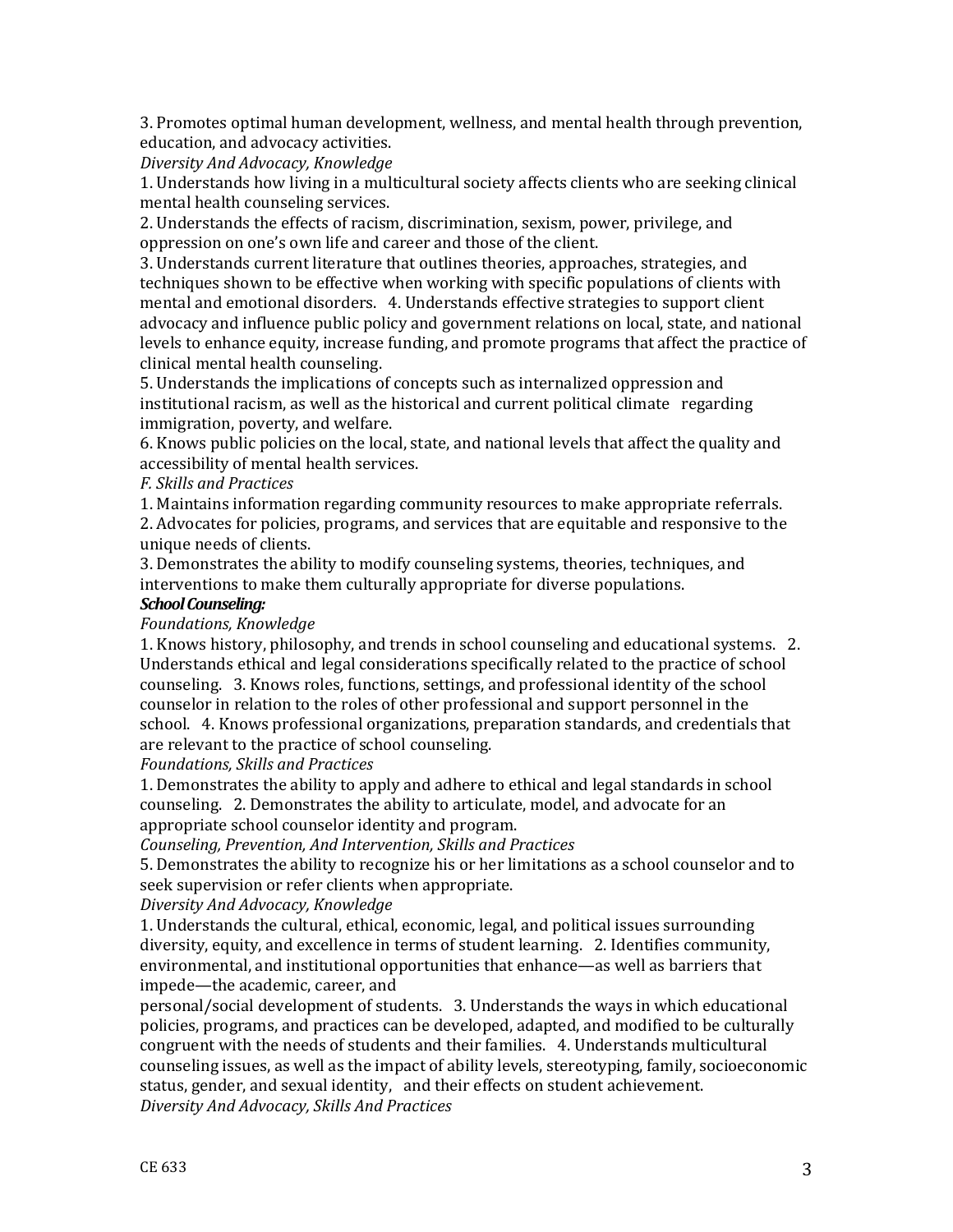1. Demonstrates multicultural competencies in relation to diversity, equity, and opportunity in student learning and development. 2. Advocates for the learning and academic experiences necessary to promote the academic, career, and personal/social development of students.

3. Advocates for school policies, programs, and services that enhance a positive school climate and are equitable and responsive to multicultural student populations. 4. Engages parents, guardians, and families to promote the academic, career, and personal/social development of students.

*Assessment, Skills and Practices*

3. Analyzes assessment information in a manner that produces valid inferences when evaluating the needs of individual students and assessing the effectiveness of educational programs. 4. Makes appropriate referrals to school and/or community resources. *Collaboration And Consultation, Knowledge*

1. Understands the ways in which student development, well-being, and learning are enhanced by family-school-community collaboration.

2. Knows strategies to promote, develop, and enhance effective teamwork within the school and the larger community.

3. Knows how to build effective working teams of school staff, parents, and community members to promote the academic, career, and personal/social development of students. 4. Understands systems theories, models, and processes of consultation in school system settings.

5. Knows strategies and methods for working with parents, guardians, families, and communities to empower them to act on behalf of their children.

### **Course Expectations and Requirements:**

Being prepared for class by reading the assigned material is also part of your professional preparation. Assignments are expected on time. If for some reason, a student has difficulty meeting the course expectations, the student is responsible for notifying the instructor immediately to work out an alternate plan if agreed upon by the instructor and the student. Only in the event of extenuating circumstances are assignments accepted late for full credit. Late assignments without instructor permission will result in a reduction in the grade.

## *Attendance and Class Participation*

Students are required to attend all class session and be an active and engaged learner. The expectation is that you come to class prepared by having read the assigned chapters or articles. Failure to attend class or meet these expectations will result in a reduction in your grade. If you need to miss a class due to an illness or emergency, you are expected to contact the instructor before class or as soon as possible.

Inclement weather may interfere with class. Always use your best judgment when determining if it is safe to travel. The instructor will notify students of cancellation by 2pm the day of class. Notifications will be made via D2L announcements, the WSU homepage, and WSU email.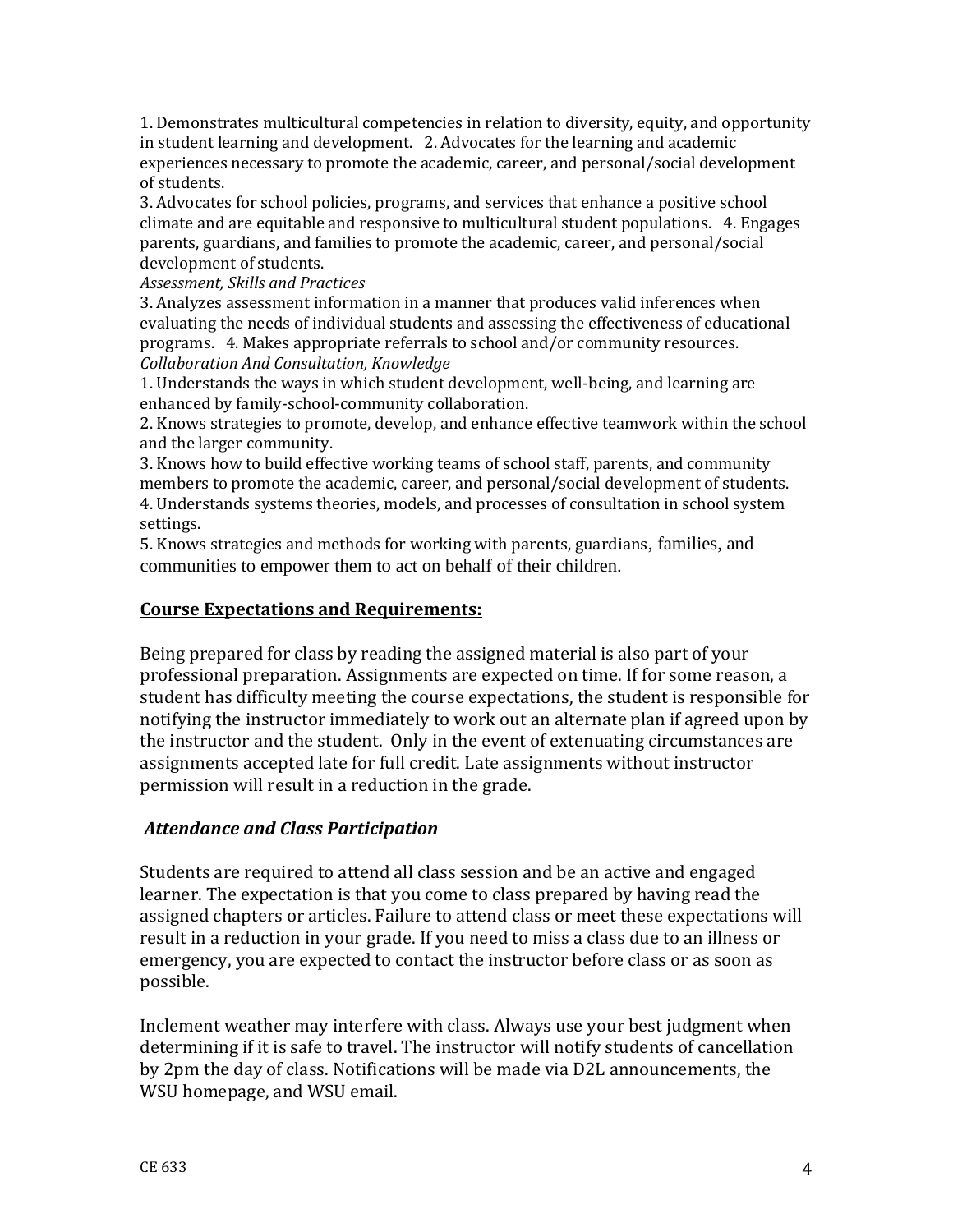## *Assignments, Quizzes & Tests*

Assignments are expected on time. If for some reason, a student has difficulty meeting the course expectations, the student is responsible for notifying the instructor immediately to work out an alternate plan if agreed upon by the instructor and the student. Late assignments without instructor permission will result in a reduction in the grade. All assignments will be placed in the D2L dropbox unless otherwise indicated by the professor.

1**. Ethical standards assignment** *(20 points)* **–** Understanding the ethical guideline for our profession is a key component of being an effective counselor. Choose the Professional Ethical Code that is most relevant to your professional journey, and identify one or two components of the code that you are: (a) unclear about, (b) believe may be a challenge for you, or (c) question the relevance. Write a 2-3 page paper about that particular challenge. You may answer such questions as:

- Why did this stand out?
- What is the challenge I see for myself? Other professionals?
- What can I do to work on this particular concern?
- Why is this a part of the professional code?

Be sure to include the code itself as a reference.

2. **Ethical Development Journal** *(60 points)* – Reflective processing is a critical core skill in ethical decision-making. Therefore, you will write an entry in your journal two times per week of the semester about ethical issues. Entries can be about the course readings, issues you experience on the news or in your every day life, class discussions, or thoughts you want to explore about your own ethical development. Please integrate terms and concepts from course readings and class meetings. *Entries should not, however, be a regurgitation of the readings in the book.* The Ethical Development Journal is designed to encourage you to write about the ethical issues you encounter daily in your life and professional work, and then *discuss how you think and feel about them*. In other words, ask yourself throughout the journal: What is going on in this world? How do I relate to it? What do I want to do about it? (Think of it as an integration of material you are learning, and your fresh responses to the world around you because of it.) Write well, but polished (edited/proofread) entries are not expected. The instructor will read the entries and provide supportive feedback, and will occasionally respond with Socratic questioning to help you develop your thinking about an issue. Please keep a separate notebook for this assignment. You will hand in your notebook 3 times throughout the semester.

3. **Case Study Presentation and Reflection** *(100 points)* – You will be assigned an ethical case study selected by the instructor. You will be responsible for presenting the case, leading class discussion on the case, and then providing the class with your analysis of the case using Tarvydas' Integrative Decision-Making Model of Ethical Behavior. This activity is expected **to take 45 minutes of class time**.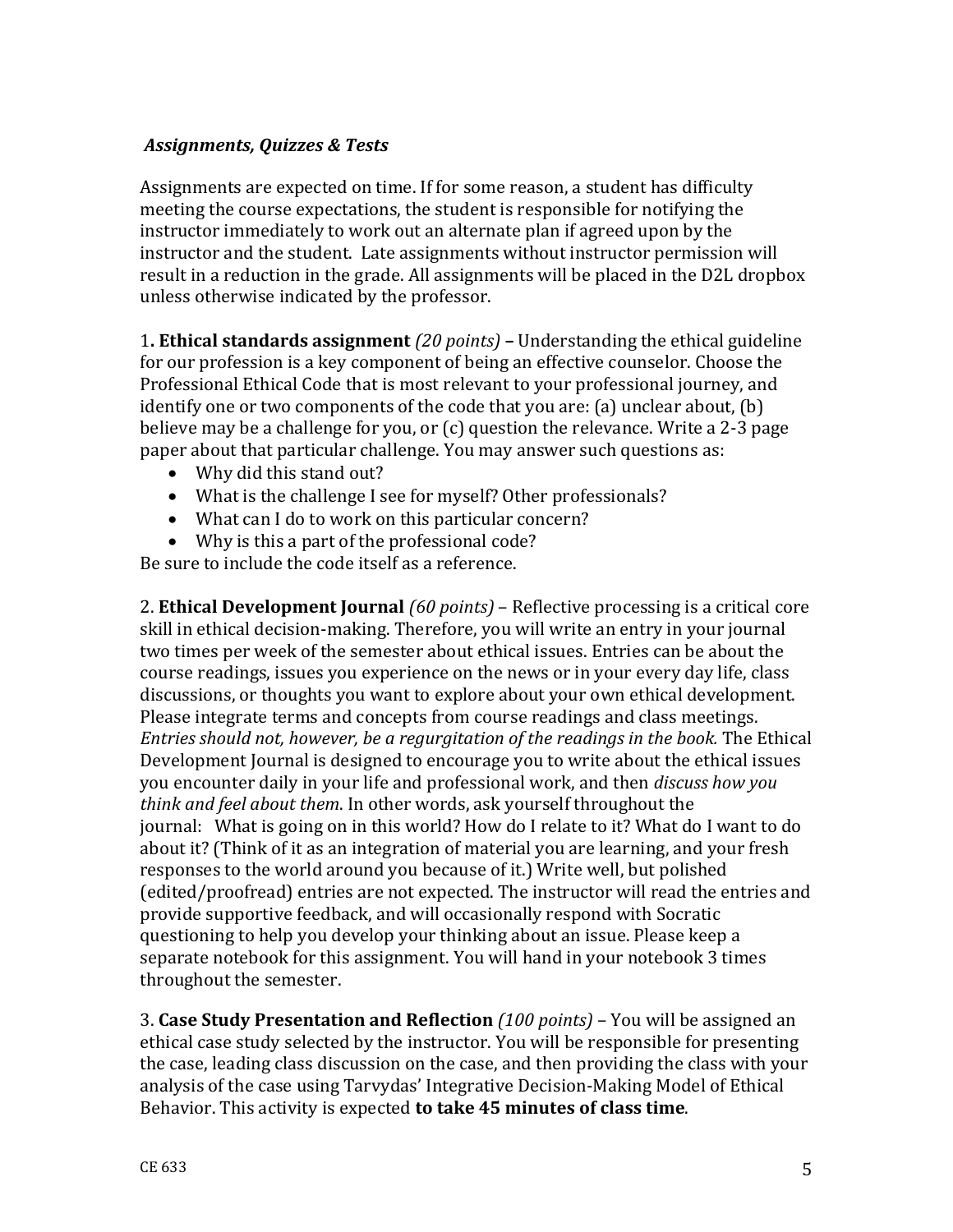*Note: Class members who are not presenting on the case should come prepared to discuss and critically examine the case! Remember, you will be the leader some day, and will want the discussion support of classmates when it is your turn.*

After the presentation, you will submit an analysis of the case in paper form to the instructor along with a two-page reflection on what you learned based on critiques from your class members.

4. **Multicultural Exploration Assignment** *(100 points)* – You will need to select, read, and report on a **book** that challenges you to think about your own cultural assumptions and how they affect your ethical and moral decision-making. (A list of potential books will be provided for you on D2L.) You may select another book by discussing it with me for approval. This book should be read completely by the end of the semester and reactions to it processed in the assigned paper. This paper should be 10-12 pages in length, and should include three parts: 1) a summary of the book (2-3 pages); 2) a brief (3-4 page) literature review of the culture or issue you read about, including common practices and beliefs of the culture, and social, moral, and ethical issues facing this culture; and 3) your reactions to this book, which should incorporate what you learned about this culture; and what you learned about yourself and the implications for you as a counselor in multicultural competent, ethical practice.

NOTE: You will also be asked to briefly and informally discuss the book with the class at the end of the semester. No presentation materials are needed for this brief discussion.

5. **Midterm and Final Exams** *(50 points each)*– Exams consisting of multiple choice, short answer, and essay items will be given related to the textbook and other assigned readings at the middle and end of the course. You will have three hours to complete each exam online. *See course schedule for testing dates.* 

# **Grading:**

Ethical standards assignment: 20 points Journals: 60 points Case study: 100 points Multicultural: 100 points Exams: 100 points *Total possible points: 380* A: 380 – 342 B: 341 - 304 Below a B (303 or below): Remediation plan to continue in CED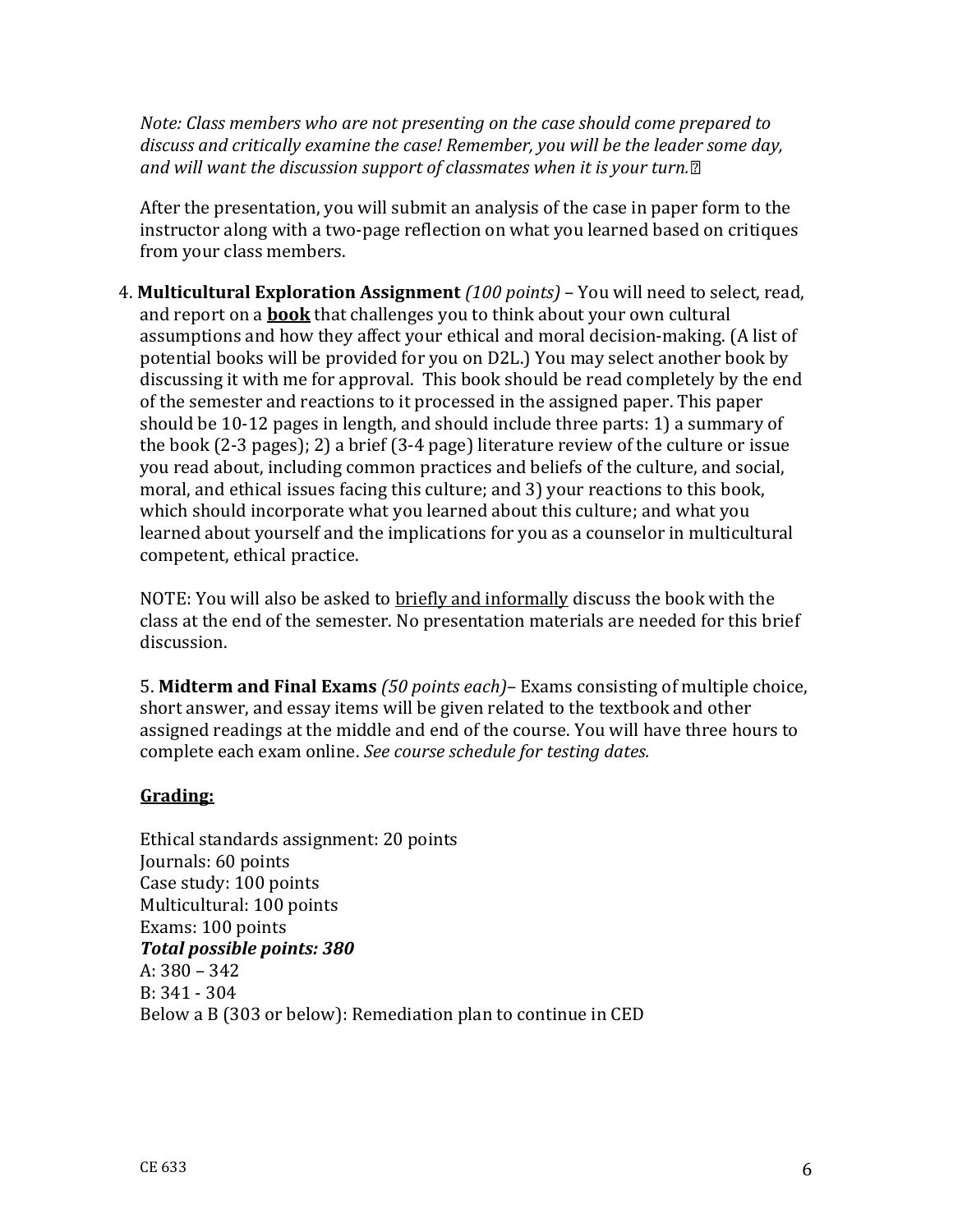| <b>DATE</b>                                           | <b>TOPIC</b>                                                                                                                                                       | READINGS/ASSIGNMENTS                                                                             |
|-------------------------------------------------------|--------------------------------------------------------------------------------------------------------------------------------------------------------------------|--------------------------------------------------------------------------------------------------|
| Week 1:<br><b>August 25</b><br>Week 2:<br>September 1 | Introduction & syllabus<br>$\bullet$<br>Review assignments<br>Ethical decision making<br>$\bullet$<br>$\&$<br>Ethical standards, principles<br>$\bullet$<br>values | Chpts. $1 & 2$<br>Ethical standards assignment due<br>Chpts. $3 & 5$<br><b>Ethical standards</b> |
| Week 3:<br>September 8<br>Week 4:<br>September 15     | Ethics & the law<br>$\bullet$<br><b>Ethical breaches</b><br>$\bullet$<br>Ethical decision making<br>$\bullet$<br>* guest speaker                                   | Chapter 4<br>Chapter 6<br><b>ACA Part I</b>                                                      |
| Week 5:<br>September 22                               | Ethics, Multiculturalism & social<br>justice                                                                                                                       | Journal check one<br>Chapter 11                                                                  |
| Week 6:<br><b>September 29</b><br><b>Week 7:</b>      | Suicide, mandated reporting<br>$\bullet$<br>$*$ video<br>Ethical climate                                                                                           | D2L readings<br>ACA Chpts. 6 & 8<br>Chapter 7                                                    |
| October 6<br>Week 8:<br>October 13                    | <b>NO CLASS</b>                                                                                                                                                    | <b>Midterm online</b>                                                                            |
| <b>Week 9:</b><br>October 20                          | Ethics of technology in counseling<br>$\bullet$                                                                                                                    | Journal check two<br>ACA chpt. 9                                                                 |
| <b>Week 10:</b><br>October 27                         | Office & business practices                                                                                                                                        | Chpts. 8 & 10                                                                                    |
| <b>Week 11:</b><br><b>November 3</b>                  | Client health/mental health<br>$\bullet$<br>counseling                                                                                                             | Chpt. 9 & 14                                                                                     |
| <b>Week 12:</b><br>November 10                        | <b>Project presentations</b><br>School & career counseling                                                                                                         | <b>Multicultural Exploration</b><br>Assignment due<br>Chpt. 13 & 15                              |
| <b>Week 13:</b><br>November 17                        | Rehab & addictions counseling                                                                                                                                      | Case study presentation<br>Chpt. 17 & 18                                                         |
| <b>Week 14:</b><br><b>November 24</b>                 | Group counseling<br>Family counseling                                                                                                                              | Journal check three<br>Case study presentations<br>Chpt. 12 & 16                                 |
| <b>Week 15:</b><br>December 1                         | Supervision                                                                                                                                                        | <b>Case study presentations</b><br>Chpt. 19<br>ACA 10                                            |
| December 8                                            | <b>FINAL</b>                                                                                                                                                       | <b>Final exam online</b>                                                                         |
|                                                       |                                                                                                                                                                    |                                                                                                  |

# **CLASS SCHEDULE 2015**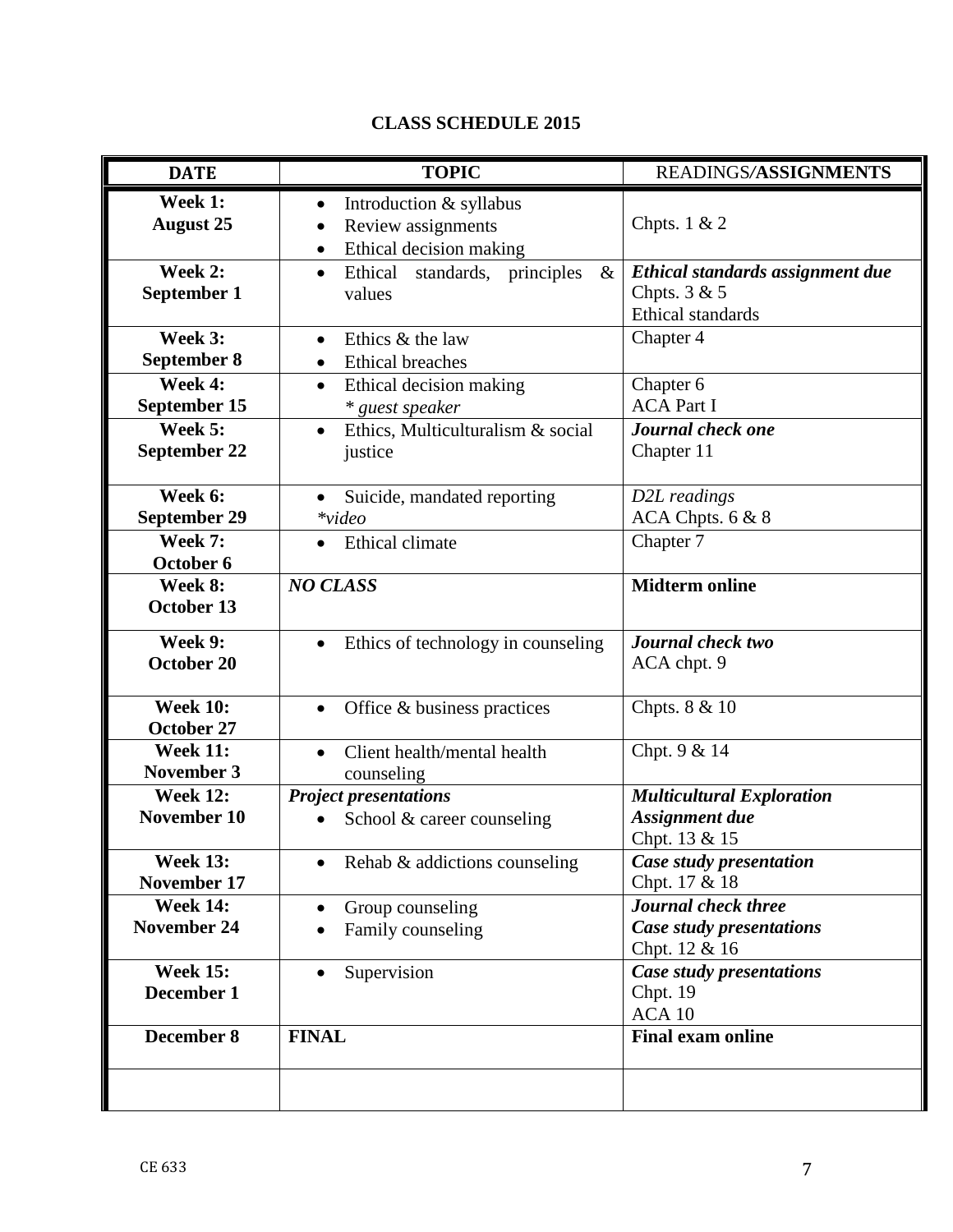### **University Expectations and Resources:**

Academic Integrity: The collegiate policy on plagiarism and cheating is outlined in the Student Handbook. It is your responsibility to be aware of this policy. You can also find it online at: [http://www.winona.edu/sld/academicintegrity.asp.](http://www.winona.edu/sld/academicintegrity.asp)

Accommodations: According to Section 504 of the Rehabilitation Act of 1973, students with disabilities have the right to receive necessary reasonable accommodations and support services to allow equal access at Winona State University. If you have a disability that requires accommodations, you are eligible for support through access services, found at [http://www.winona.edu/accessservices/gettingstarted.asp.](http://www.winona.edu/accessservices/gettingstarted.asp)

Commitment To Inclusive Excellence: WSU recognizes that our individual differences can deepen our understanding of one another and the world around us, rather than divide us. In this class, people of all ethnicities, genders and gender identities, religions, ages, sexual orientations, disabilities, socioeconomic backgrounds, regions, and nationalities are strongly encouraged to share their rich array of perspectives and experiences. If you feel your differences may in some way isolate you from WSU's community or if you have a need of any specific accommodations, please speak with the instructor early in the semester about your concerns and what we can do together to help you become an active and engaged member of our class and community. Campus resources for students: [http://www.winona.edu/diversity/estatement.asp.](http://www.winona.edu/diversity/estatement.asp)

## **Graduate Student Resources:**

General Information: Academic calendar, forms and other procedures for graduate students can be found at<http://www.winona.edu/gradstudies/currentstudents.asp>

WSU-Rochester Student & Campus Services, UCR Room SS128, 285-7100, [\(www.winona.edu/rochester/\)](http://www.winona.edu/rochester/) :

- RCTC Counseling Center, UCR Room SS133; 285-7260 [\(www.rctc.edu/counseling\\_career\\_center/](http://www.rctc.edu/counseling_career_center/) )
- UCR Learning Center, UCR Room AT306; 285-7182

Counseling Services : Graduate school can be very stressful. Counselors are available in Winona and through partnership with RCTC on the UCR campus to help you with a wide range of difficulties. WSU counselors in Winona are located in the Integrated Wellness Complex 222 and they can be reached at 457-5330. The RCTC Counseling Center is located in SS 133 and can be reached at 285-7260.

Other Support Services: WSU-Rochester Student & Campus Services Office and the WSU Inclusion and Diversity Office are dedicated to helping students of all races, ethnicities,